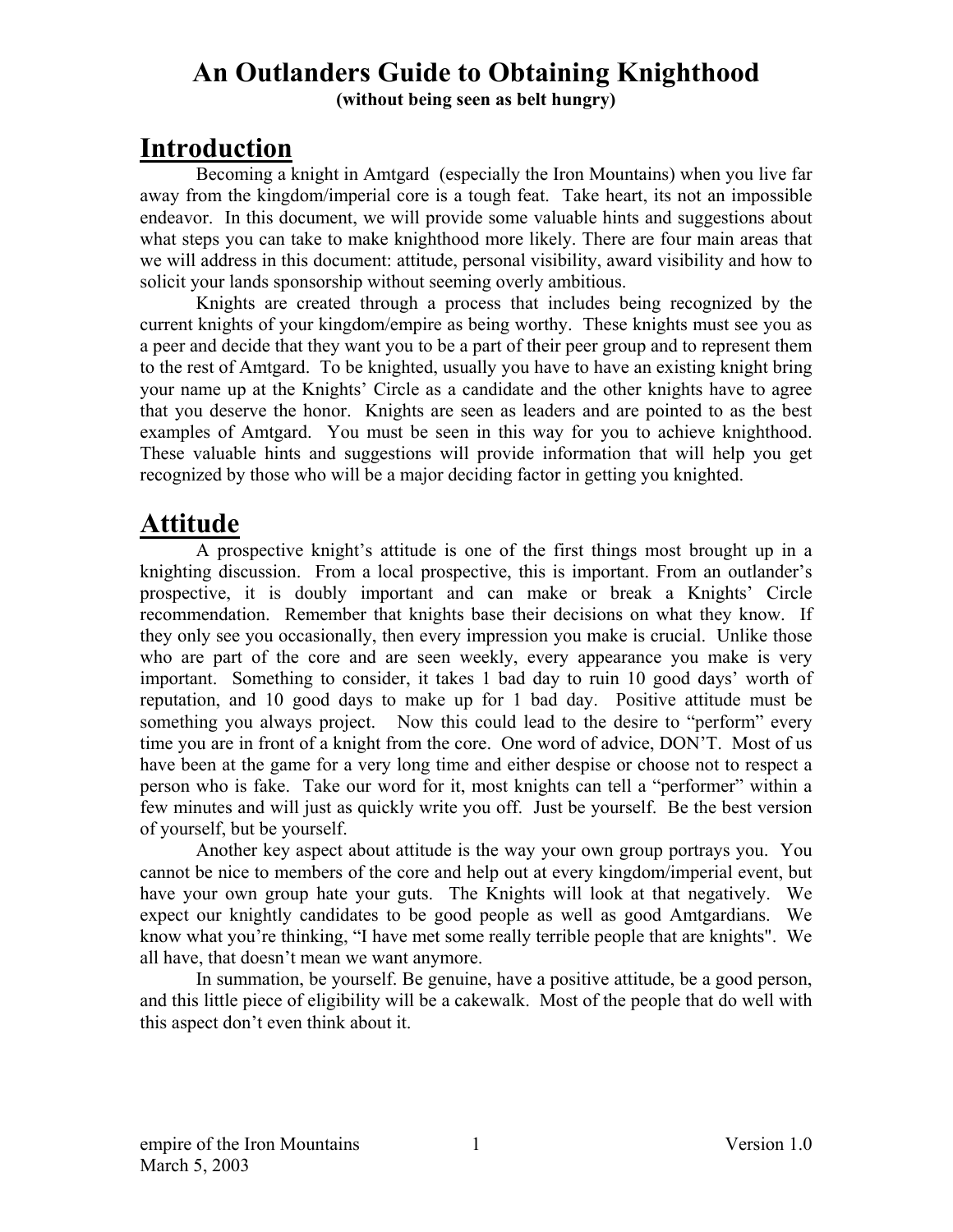## **An Outlanders Guide to Obtaining Knighthood**

**(without being seen as belt hungry)** 

## **Personal Visibility**

An important key to becoming a knight is visibility. The worst thing that can be said about you in a Knight's meetings is "Who?" When that word is uttered, the knight that has brought up your name has to fight off the desire to sigh deeply in defeat. Visibility will be a common thread throughout this whole document. It is doubly important for an outland candidate. You must be considered worthy of becoming a knight by the existing knights. You cannot be considered if you are not known.

Here are the steps to greater visibility for an outlander who wants to be a knight:

#### **Step 1.**

TRAVEL (cannot emphasize this enough): Make it to at least two big events a year. (For IMers, one of them has to be Rakis.:) A good suggestion for the other is Clan, Harvest War or Banner Wars. Somewhere that will have a decent concentration of your kingdoms members. Then you should hang with them. Get to know them and don't seem like a hanger on. Pick out the easy casual folks and start hanging out with them. Fight beside them and sit by their fire. One mistake frequently made is that you hang out, but you never introduce yourself. Hey, you want to be knighted, you can't be afraid to tell people your name. Speak UP. We're not telling you this to be a spy. We're telling you this because making friends at the kingdom/imperial core is very important. Even more important is that making friends in Amtgard is one of the best parts of the game. It just helps if those cool friends are also knights from the core. Trust us on this.

The more you travel to events and people get to see you face-to-face, the easier it is for them to place your face with an achievement or attitude. Putting a face to a name is extremely important if you're to be seen as a peer. Many of those who have been knighted from outlying groups are those who went through extreme measures to be able to attend events. It's this kind of dedication and commitment to the game that impresses the Knights' Circle.

#### **Step 2.**

TRAVEL: Try to make it to the kingdom/imperial level coronations and midreigns. As we have all been a part of lands not part of the "core", one thing we found to be critical to our success was to always try to attend the kingdom's coronations and midreigns (if possible). Attend one Coronation a year as a minimum. It shows that you care and they are infrequent enough (2 times a year). This will truly cement your status as a MEMBER of the kingdom.

#### **Step 3.**

INTERNET MAILING LISTS: Join the kingdom/imperial mailing list and the Amtgard mailing list. Be selective with your posting. We cannot emphasize enough the statement "BE SELECTIVE WITH YOUR POSTINGS". You never want your first impression to be, "Hey, aren't you that irritating guy who posts all the damn time and never says anything". People are extremists by nature so don't encourage them. Be considerate in your posts, be polite but honest, and avoid being stupid, childish, or moronic. Respond to event postings and ask questions about things you don't understand. Announce when things of significance happen in your land. Only the real important stuff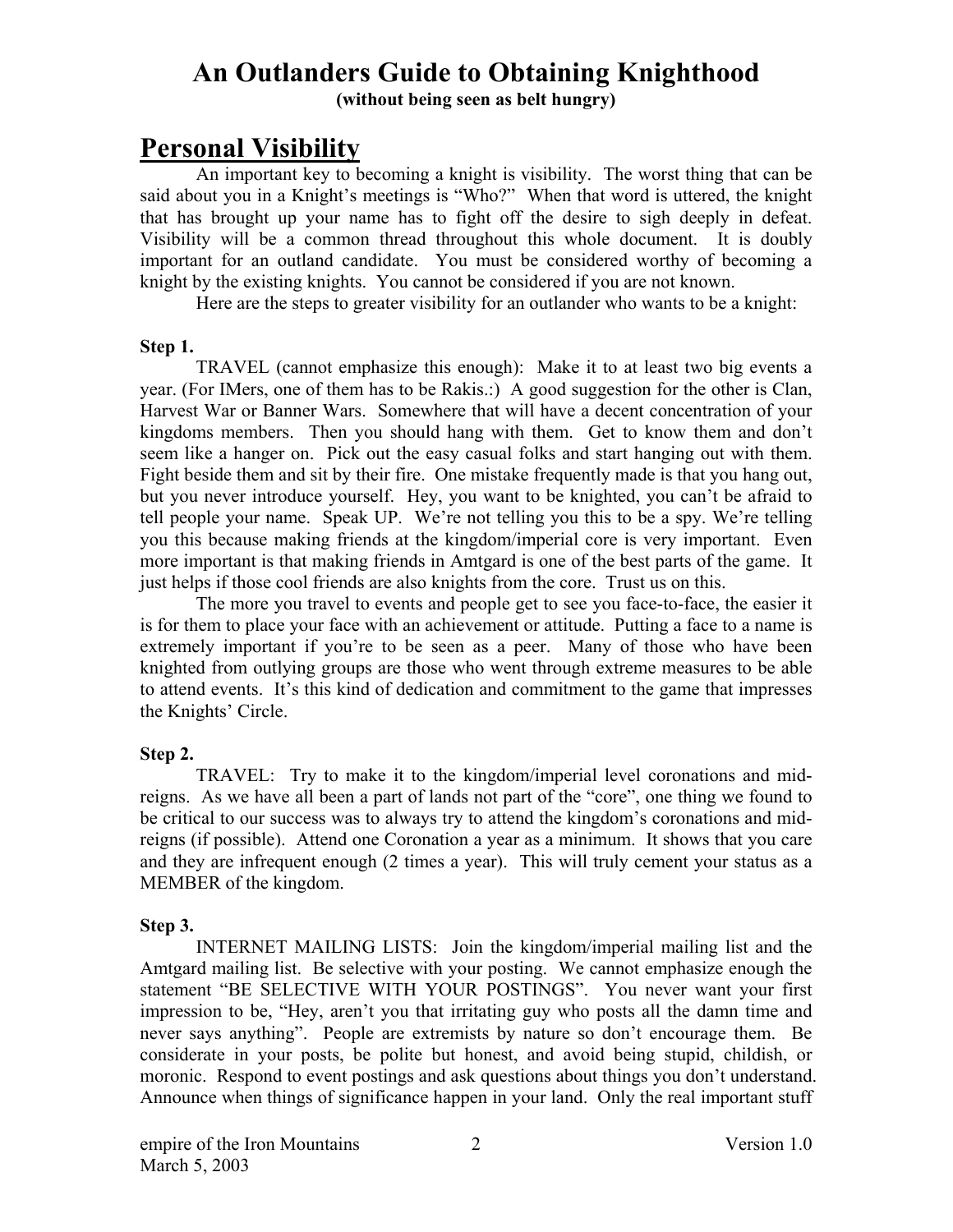like "we are having mid-reign", or "we have a big quest coming up, can anyone attend". Never announce your own awards over the list as this is a BAD idea. If you are the leader of your group, it shows good faith when you mention all the awards you gave, especially those that are high level relative to what your group can give. A smart person works with their leaders so that the leader posts to the various lists and your name gets mentioned because of your efforts.

Another use of the mailing list is to let people know that you're coming to an event. It's not a bad idea to ask if there is anybody going to the event that might be able to help you. Ask to have a camping site saved or ask if they can show you around. If you say you'll be there – don't flake – be there. This is advantageous because the person who helps you is now a starting point for getting to know others, including the knights.

#### **Step 4.**

INTERNET FORUMS: Become active on other internet forums like Electric Samurai ( [www.dragonspine.net/samurai\)](http://www.dragonspine.net/samurai) Many of the older, experienced knights frequent these lists. If you are smart about your responses you can build good relationships and a bit of a reputation. Be careful, bad posting habits can lead to disaster and destroy any chances you might have.

In summation, it's critical for your success in becoming a knight that members of your kingdom/empire know you and see you as a peer. The best ways to achieve this is to get an online presence and more importantly a real face-to-face presence with the members of your kingdom. That way, if one knight says "WHO?" The others can say, "You know,  $\leq$  put your name here  $\geq$ . They are always posting and up here all the time visiting for events." Remember that "can do" attitude will help things go your way.

## **Achievement Visibility**

Visibility of ones achievements is the trickiest thing to manage as a prospective knight. You guessed it, it is doubly hard for an outland candidate. You have to balance visibility against being seen as belt-hungry. There is a difference between letting people know about your accomplishments and bragging about them. Let your accomplishments speak for themselves and spend your time having fun and making friends. To help you with this a little bit, let us break this out into the different belt categories because the methods for Achievement Visibility differs depending on the belt you're seeking.

#### **Serpent**

Serpent, historically for many kingdoms (especially the Iron Mountains), is the hardest belt to obtain. However, we believe it to be one of the two easiest for a potential knight from the outlands to obtain. Don't read easiest as easy, btw. The reason it is one of the two easiest is the visibility factor. If you play your cards right and you have the talent, getting your entries seen is simple.

Starting with the lower awards, you can just enter your local competitions. Post your really nice stuff to a website and send the link to the mailing lists saying "hey if you have time, check this out". Later on, with some shipping costs, you can continuously enter your gear in kingdom/imperial level competitions. This will work pretty much on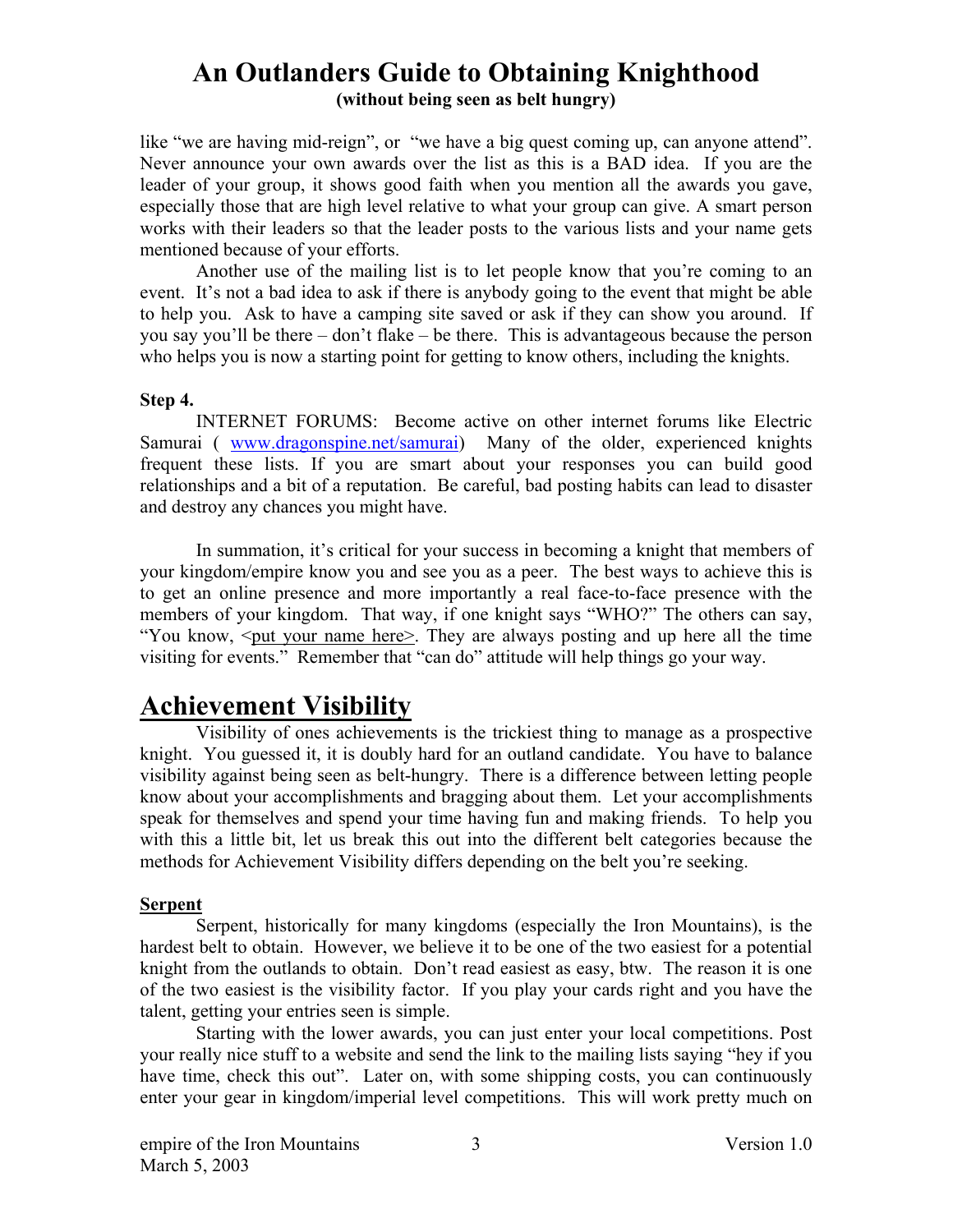all artistic and scientific entries. Writing entries can be emailed directly to the judges. Winning a couple of these competitions will have the knights take note of your name. The trick is to consistently improve your entries with each competition.

Entering the major competitions also comes into play heavily with this belt quest. kingdom/imperial Dragon Master and Olympiad A&S competitions should be your two main targets. You win one of those and you are officially on the radar. You win one and place in another and your name has an excellent chance of being mentioned in the Knights' Circle. Keep your standards for yourself high and continue to evolve and diversify and you can't go wrong. There is a definite road map to success with this belt.

Travel is still a very important aspect of this. Always show off your best work when you travel outside your homelands or when visitors do drop by. If you have an amazing piece of armor, make sure it gets worn in a battle game where it can be seen and admired. If you can sing like a goddess, participate in the bardics where you can be heard. Never forget to use your name so it's attached to your accomplishments. Someone compliments your armor, ask their name, give them yours and tell them you made it. Also, be willing to teach if asked, or learn something if somebody has something similar but a little better made. Nothing impresses a knight more than an artisan who is willing to take the time to teach or learn.

#### **Flame**

Flame is the other belt that is considered among the two easiest for outland knights. The reason for this is simple, there are a million and one opportunities to serve at the kingdom/imperial and local levels and be recognized for your efforts. Even more of these opportunities exist if you create them for yourself.

You can start small by helping prepare and serve feasts. Pick up trash around your park. Pitch in setting up at events. Perform water bearer service at events. Help set up the IM castle. Help take down the IM castle. Help with any kind of major setup/teardown is always remembered as a huge service.

You can get bigger by sub-autocrating events. Organize all of the war events for an event. Organize all the bardic or feasting at an event. You get the idea.

The final step of course is running an entire event by yourself. You will have to do this most likely a few times to be considered a master in the service orders.

Always be willing to step up and help, especially at times when everybody else seems to be too busy. One thing that is crucial to remember, provide service consistently, not just for the big show. Be very active in your own park. Write newsletters, organize battlegames, and promote your park. Helping should be something you volunteer for, not something you should be asked to do. That "can do" attitude is critical in achieving this belt and does tend to be the best attitude of flame knights. These are all invaluable things that come naturally to a flame knight and thus will be looked for in candidates for this belt. A word of advice, if you want to be hated by your group and seen as a being belt hungry, then only help at major events for the kingdom/empire.

As with all areas of achievement, putting your best foot forward when you see and are seen by other Amtgarders, particularly core members, is a great idea. This can mean volunteering for a gate or reeve shift at Clan or jumping on a larger piece of service at Rakis. You can almost always find a way to serve which will be appreciated at a large event. Don't forget about visibility. Always introduce yourself and take the time to learn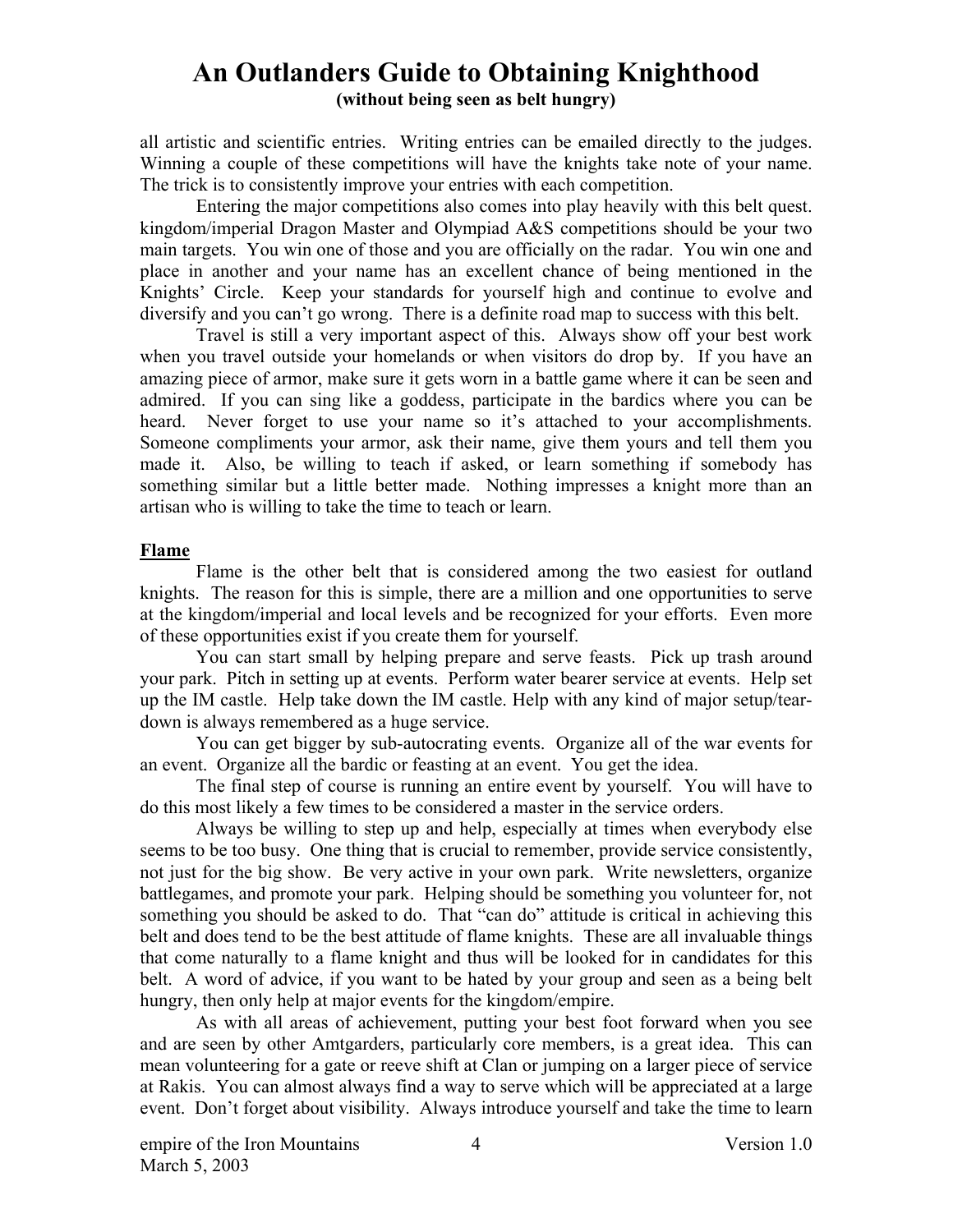# **An Outlanders Guide to Obtaining Knighthood**

**(without being seen as belt hungry)** 

who the people are that you're helping. The more people who know you, the better it is. Next event, they'll remember you as a friend who helped out.

#### **Crown(\*Note - unless you serve in a Duchy or higher, Crown is usually unattainable)**

Visibility for crown is the most straightforward; either you served in office or you didn't. However, it's also the most subjectively judged category for the Knights' Circle. Judging ones efforts as a Prime Minister, Consort/Regent, or Monarch is difficult enough when you're from a core group being seen all the time. Imagine how hard it is to judge your efforts when nobody from the core group (especially the knights) is there to personally witness them. Many knights measure the success of a candidate's term one way, while the rest do it another way. More times than not, you will have multiple groups of knights with very different opinions of what was a successful office. Don't fear, we also believe that if you can hit the high points (see next paragraph) you will be kosher with most, if not all, the knights.

The most important objectives in any term of office are: stability, progress and attitude. These are the foundations for any good term in office be it Monarch, Consort/Regent, P.M., etc. Achieving them is not as easy as it seems and this is why you can get knighted for your efforts. Crown knights are known for their ability to work with all the people to make the park a fun and rewarding experience for everybody. They also know how to work with the system to get their people recognized at the kingdom/imperial level and to get stay in touch with the rest of Amtgard. To make your park grow, and if possible, take it to the next level (shire to duchy and beyond…) without alienating the current populace is a demanding job that goes on every day of the week, not just at the park. To be successful at this is extremely rewarding. To be recognized and knighted for it is what you'd like to have happen. Now to the visibility part of this discussion. If you are an outland officer, promote your group to the rest of the kingdom/empire. You can do this by coordinating special events and inviting the "core" members to visit. This will benefit you, your group, and the kingdom/empire as a whole. Make sure people are aware of what you're doing to make your group bigger and better. That stuff about being on mailing lists and forums discussed earlier is critical for this visibility. Not only will it help your case as a possible knight, but it really does an amazingly huge amount of work towards helping your entire group.

Crown knighthood is achievable and there is a clear path to it even if you aren't in the core. It is a very hard path but very rewarding. That path is to take a leadership role in growing your group to kingdom size and work them through the process to achieve kingdom status. No IM group has yet achieved this goal but we have seen other kingdoms go through this process. The leaders of such successful efforts are almost always rewarded with Crown belts. Do remember that this method while almost sure fire, its not your only path.

#### **Sword**

There are three things to remember about earning this belt.

1. BE DOMINANT. You need to be granted the title of Warlord by your kingdom/empire nowadays to be seen as a possible Sword Knight. Be a presence on the battlefield. Make a difference for your team. Push yourself to learn as much as you can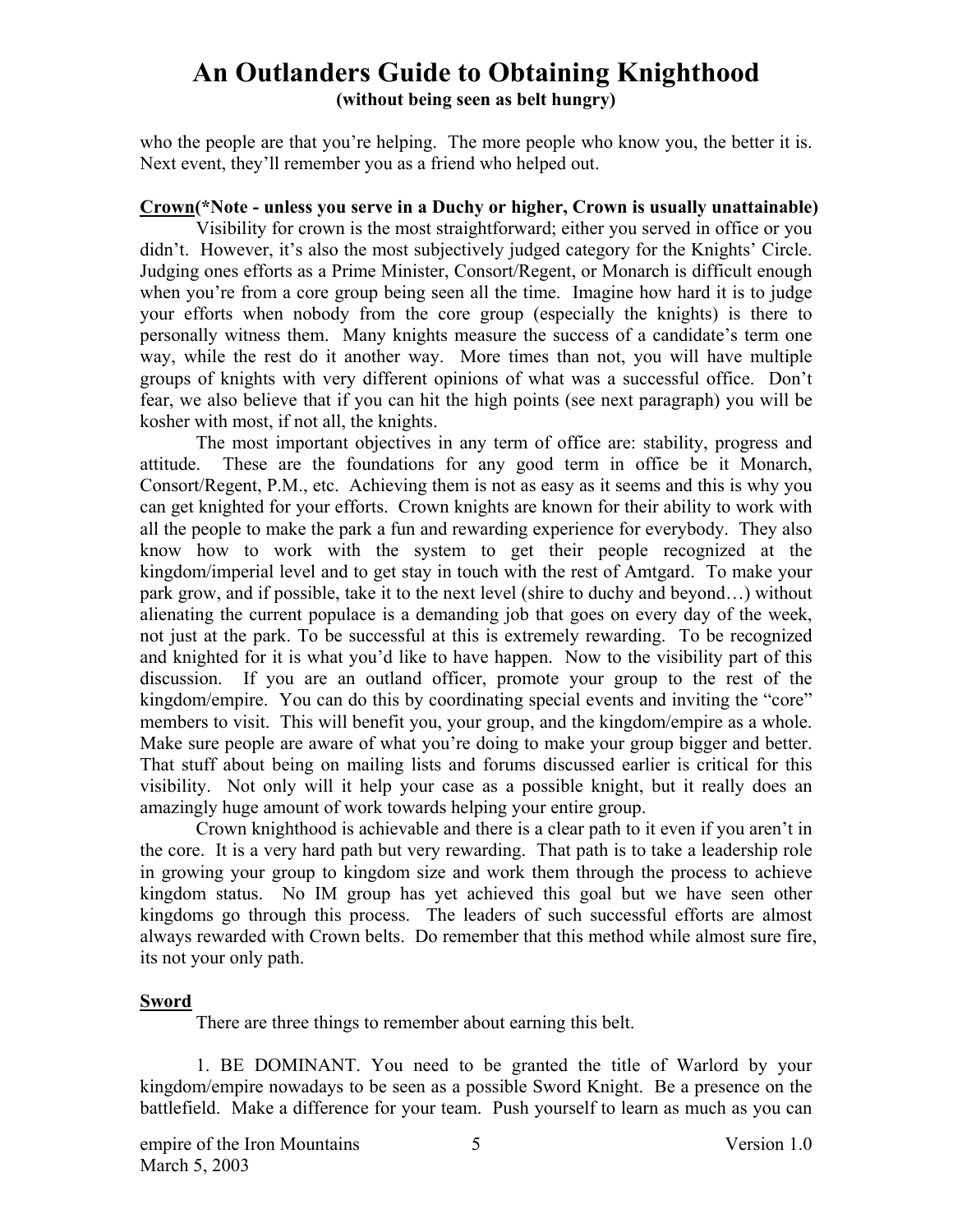from as many people as you can. When you travel, FIGHT. A LOT. When you see good fighters on the field, either fight beside them, or against them. See them work and learn it. Be the person they're talking about around the fire in a good way. Win the tournaments in your own lands. Then attend the tournaments at the kingdom/imperial level. You want to be a Sword Knight, don't travel for the coronations, travel for the tournaments. Be there for weapons master. Do well by either placing or winning. If possible, travel to other kingdoms and fight in their tournaments too. Winning is very important.

2. BE HONORABLE. No one likes or respects a sluffing rhino-hider that has be pounded like a nail before they'll take their shots. Amtgard has enough Sword Knights with bad reputations. Most Knights' Circles have no intention of adding to that number. Don't be the person they're talking about around the fire in a bad way. Be the person that impressed everyone with your fighting skill and your ability to take your shots.

3. TEACH. Pass your knowledge onto others. If this sounds like a monumental achievement, it's only because it is. You need to teach others your skills. Nothing improves a fighter like trying to teach another. It's easy to dominate a field of unskilled people. It's truly impressive to dominate a field of really good fighters. But the ultimate is if you taught them all to be good.

The fact is this will be the hardest belt for an outland knight to achieve. Knight of the Sword is not won through the internet. It is won on the battlefield and in tournaments. This is where visibility is beyond critical. You have to be known as somebody who kicks ass on the field. Period. Politics will not win you this belt. You must be able to master all weapon types, you must be able to hold your own against other Sword Knights, and you must dominate all others. The Sword Knights of your lands must know your name and the only way that happens is when you beat them in a tournament consistently. To put it simply, you must win one of your kingdom/empire's tourneys before the Sword Knights will even consider you. You must win consistently to be considered ready for the belt.

If you cannot be at your kingdom/empire's tournaments, the only way to be even noticed is if you fight some of the kingdom/empire's best (ditch battles and battle games at major events), had at least a couple of tourney wins in kingdom level tourneys (not your own kingdom) against other fighters your own knights know to be great, or win a multi-kingdom tournament, like Olympiad. This MIGHT be enough for the knights of your lands to consider you without winning an imperial IM tournament. Sword Knights (especially those of the IM) consider themselves to be the best in the game and they expect to see the same skills from all perspective Sword Knights. So our advice is practice, fight the best, and travel to your kingdom/empire's tourneys. There is virtually NO other way.

# **Your Lands Sponsorship**

You must have the support of your own lands and they must feel that you deserve to be knighted. We cannot stress how incredibly important this last point is. We, as a